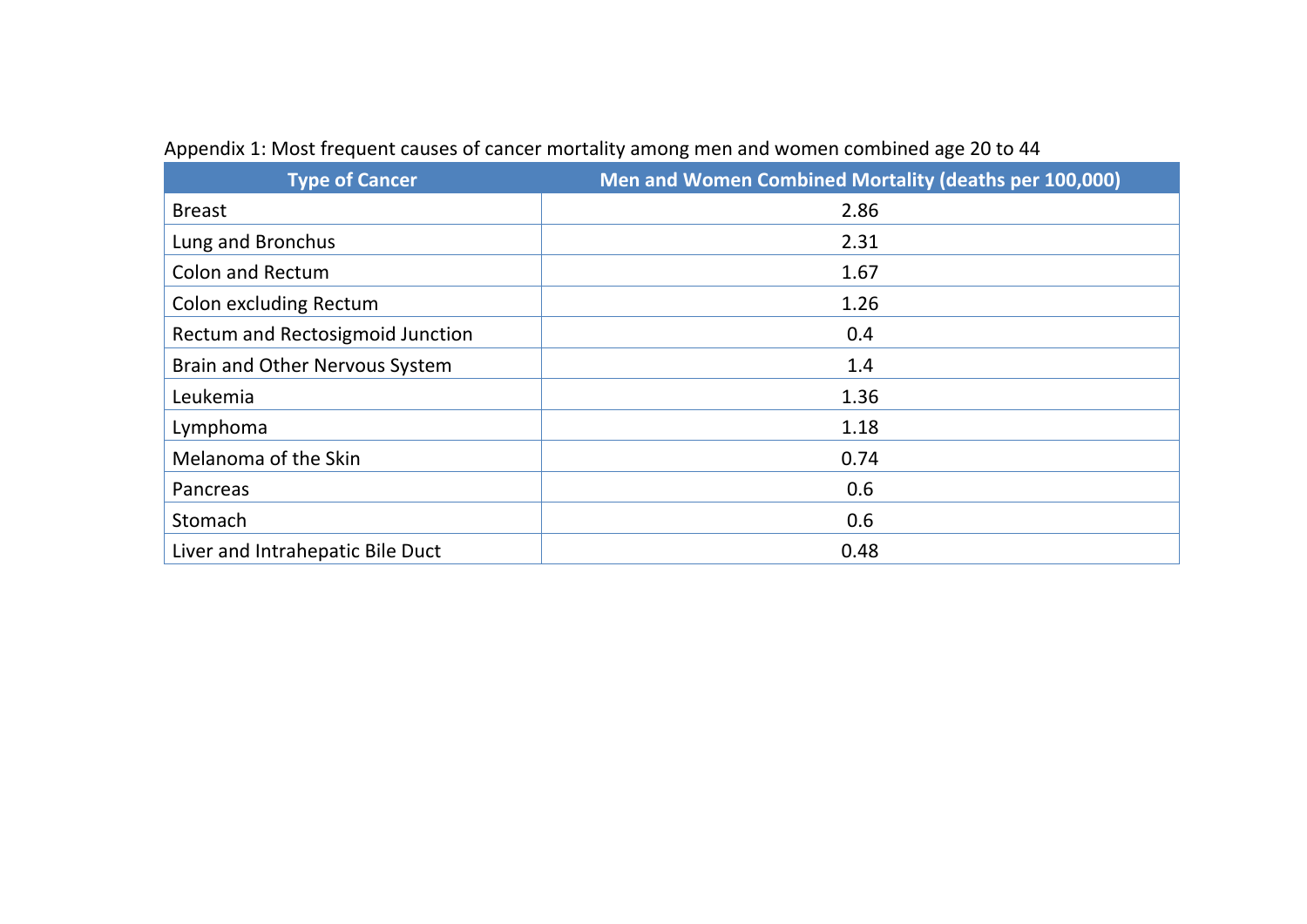| <b>Type of Cancer</b>                 | Mortality (deaths per 100,000) |
|---------------------------------------|--------------------------------|
| Lung and Bronchus                     | 2.42                           |
| <b>Colon and Rectum</b>               | 1.82                           |
| <b>Colon excluding Rectum</b>         | 1.34                           |
| Rectum and Rectosigmoid Junction      | 0.48                           |
| <b>Brain and Other Nervous System</b> | 1.73                           |
| Leukemia                              | 1.57                           |
| Lymphoma                              | 1.47                           |
| Melanoma of the Skin                  | 0.88                           |
| Pancreas                              | 0.72                           |
| Liver and Intrahepatic Bile Duct      | 0.65                           |
| Stomach                               | 0.66                           |
| Esophagus                             | 0.52                           |

Appendix 2: Most frequent causes of cancer mortality among men aged 20 to 44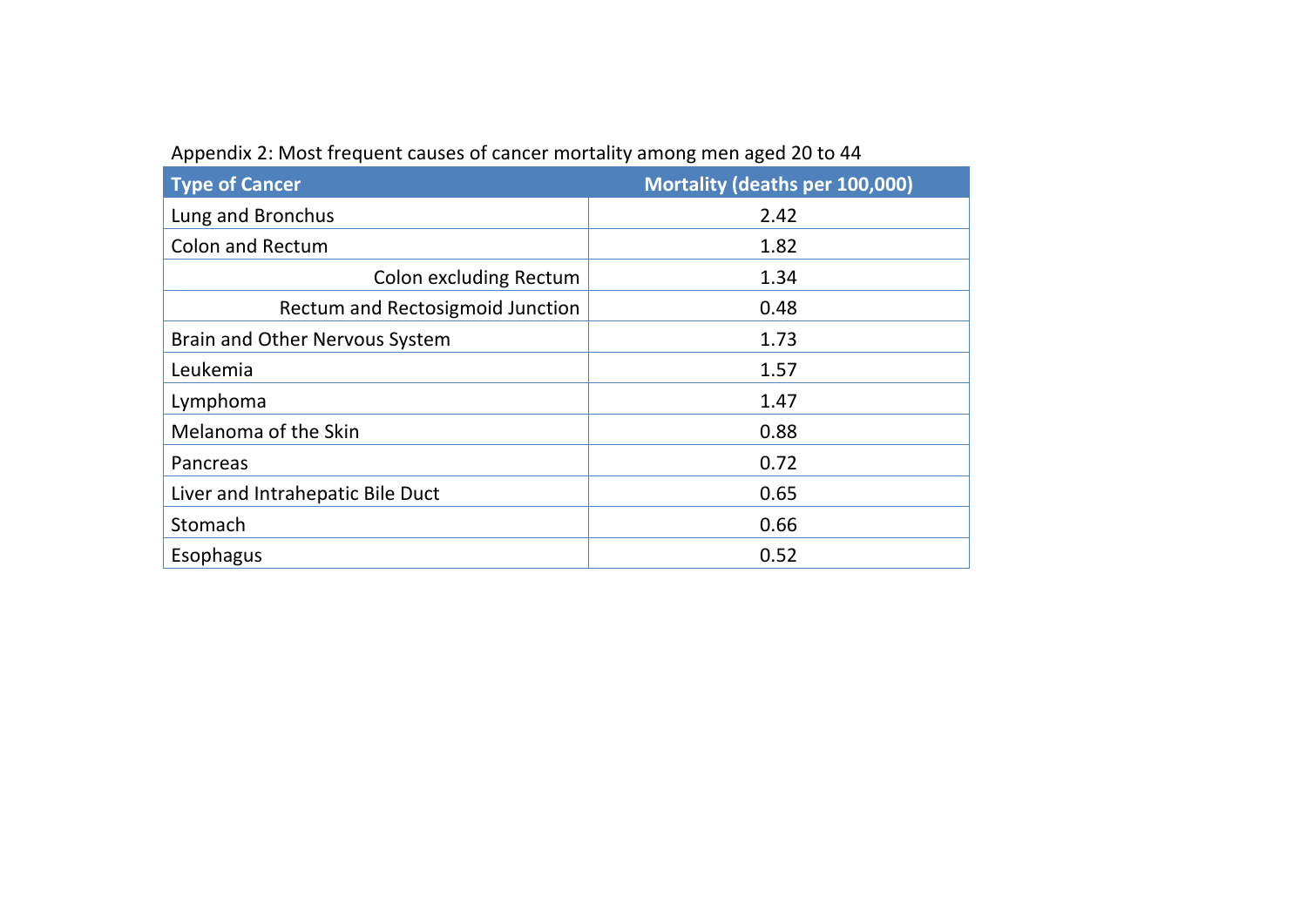| <b>Type of Cancer</b>            | Mortality (deaths per 100,000) |
|----------------------------------|--------------------------------|
| <b>Breast</b>                    | 5.66                           |
| Lung and Bronchus                | 2.2                            |
| <b>Cervix and Uteri</b>          | 1.66                           |
| <b>Colon and Rectum</b>          | 1.51                           |
| Colon excluding Rectum           | 1.18                           |
| Rectum and Rectosigmoid Junction | 0.32                           |
| Brain and Other Nervous System   | 1.08                           |
| Ovary                            | 1.03                           |
| Leukemia                         | 1.15                           |
| Lymphoma                         | 0.88                           |
| Melanoma of the Skin             | 0.6                            |
| Stomach                          | 0.55                           |

## Appendix 3: Most frequent causes of cancer mortality among women aged 20 to 44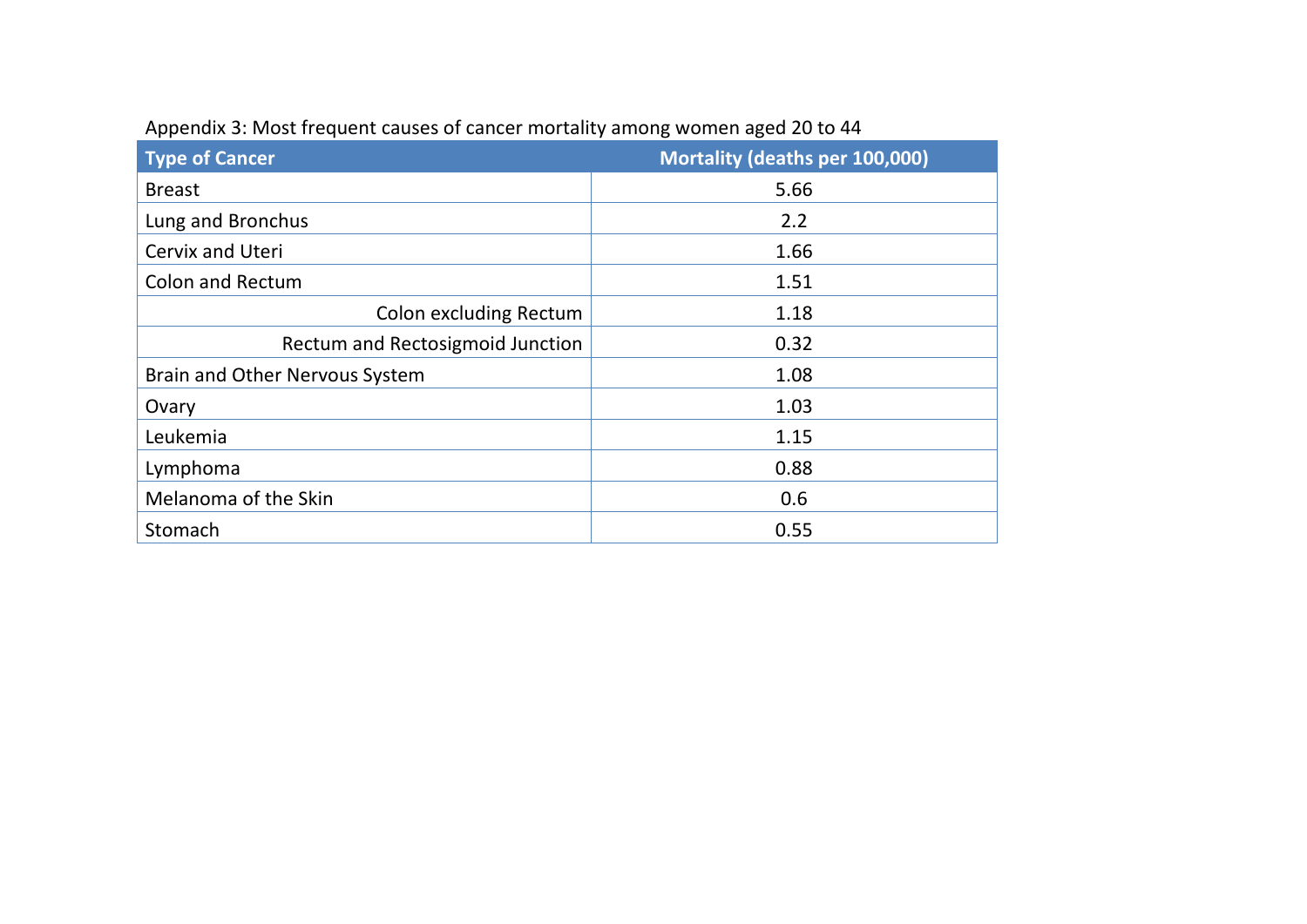| <b>Age Range</b>                      | $20 - 24$ | $25 - 29$ | 30-34 | 35-39 | 40-44 | 45-49 |
|---------------------------------------|-----------|-----------|-------|-------|-------|-------|
| Colon and Rectum (cases per 100,000)  | 0.92      | 2.14      | 4.49  | 8.48  | 16.13 | 29.64 |
| Colon only                            | 0.59      | 1.31      | 2.79  | 5.08  | 9.70  | 17.73 |
| Rectum and Rectosigmoid Junction only | 0.33      | 0.83      | 1.71  | 3.40  | 6.42  | 11.91 |
| Lung and Bronchus                     | 0.31      | 0.58      | 1.24  | 3.28  | 9.71  | 24.28 |
| Brain and Other Nervous System        | 2.25      | 2.84      | 3.33  | 3.79  | 4.45  | 5.94  |
| Lymphoma                              | 6.80      | 7.60      | 8.73  | 10.25 | 13.23 | 17.48 |
| Leukemia                              | 2.58      | 2.67      | 3.29  | 4.00  | 5.28  | 7.66  |

## Appendix 4: Incidence of Top 5 Cancers in Men and Women aged 20 to 49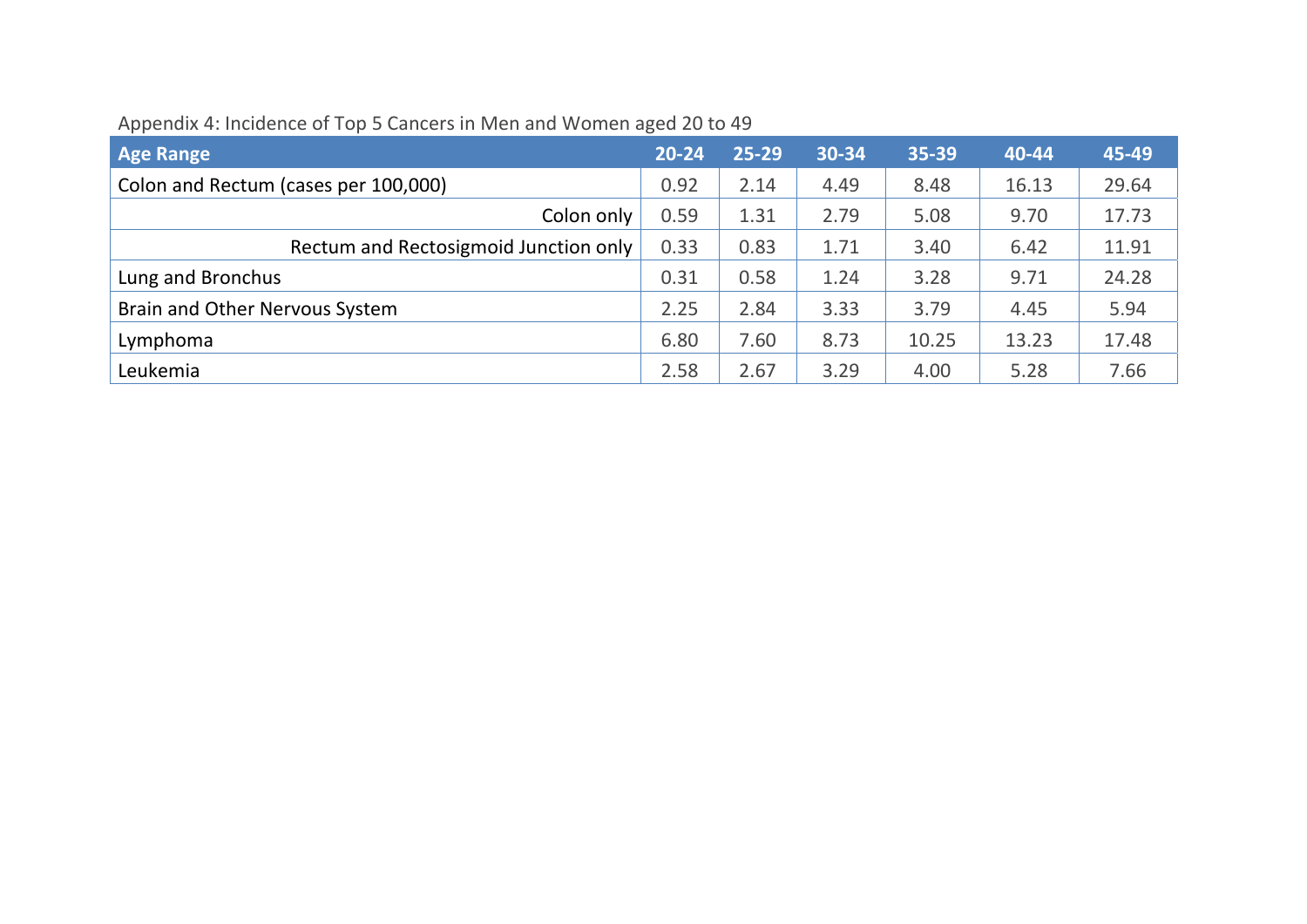# Appendix 5: Incidence of Top 5 Cancers in Men aged 20 to 49

| <b>Age Range</b>                      | $20 - 24$ | 25-29 | 30-34 | 35-39 | 40-44 | 45-49 |
|---------------------------------------|-----------|-------|-------|-------|-------|-------|
| Colon and Rectum (cases per 100,000)  | 0.93      | 2.19  | 4.62  | 8.93  | 16.8  | 32.23 |
| Colon only                            | 0.61      | 1.31  | 2.81  | 5.18  | 9.75  | 18.45 |
| Rectum and Rectosigmoid Junction only | 0.32      | 0.88  | 1.80  | 3.74  | 7.05  | 13.78 |
| Lung and Bronchus                     | 0.31      | 0.56  | 1.20  | 3.15  | 9.54  | 24.86 |
| Brain and Other Nervous System        | 2.35      | 3.15  | 3.83  | 4.41  | 5.29  | 7.09  |
| Lymphoma                              | 7.14      | 8.09  | 9.73  | 12.12 | 16.27 | 21.11 |
| Leukemia                              | 2.97      | 3.08  | 3.65  | 4.55  | 6.06  | 9.02  |